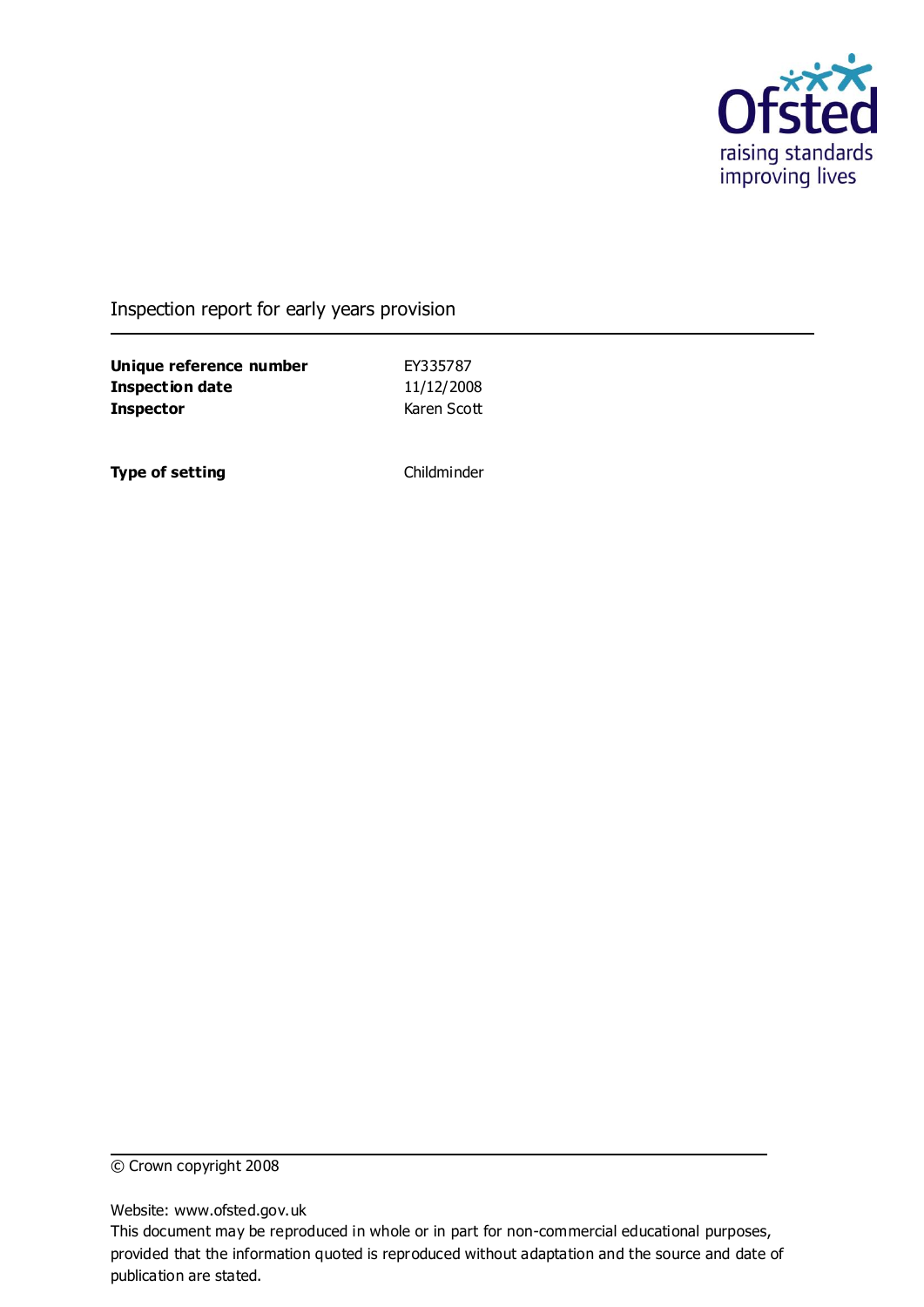# **Introduction**

This inspection was carried out by Ofsted under Sections 49 and 50 of the Childcare Act 2006 on the quality and standards of the registered early years provision. 'Early years provision' refers to provision regulated by Ofsted for children from birth to 31 August following their fifth birthday (the early years age group). The registered person must ensure that this provision complies with the statutory framework for children's learning, development and welfare, known as the *Early* Years Foundation Stage.

The report includes information on any complaints about the childcare provision which Ofsted has received since the last inspection or registration whichever is the later, which require Ofsted or the provider to take action in Annex C.

The provider must provide a copy of this report to all parents with children at the setting where reasonably practicable. The provider must provide a copy of the report to any other person who asks for one, but may charge a fee for this service (The Childcare (Inspection) Regulations 2008 regulations 9 and 10).

The setting also makes provision for children older than the early years age group which is registered on the voluntary and/or compulsory part(s) of the Childcare Register. This report does not include an evaluation of that provision, but a comment about compliance with the requirements of the Childcare Register is included in Annex B.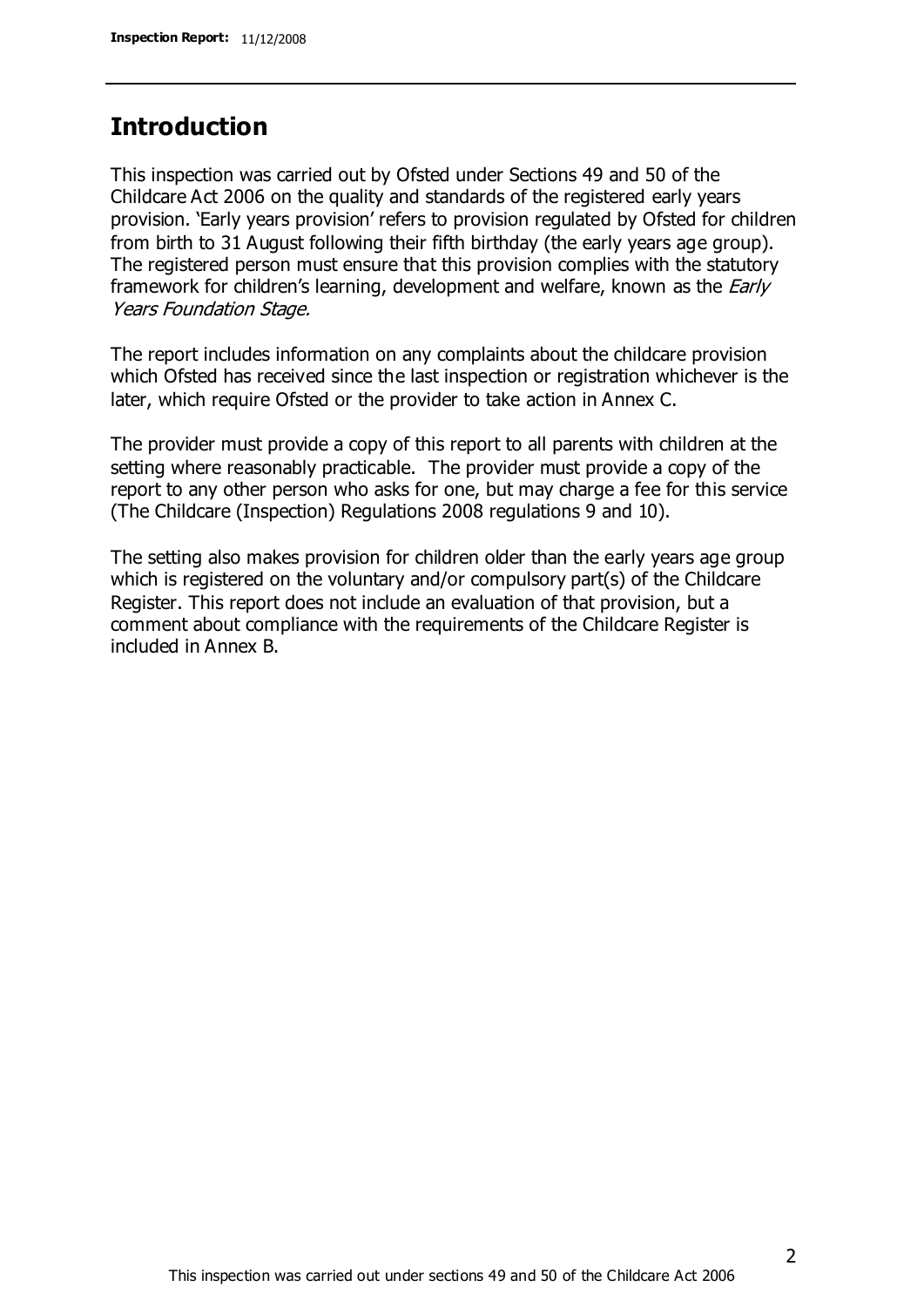# **Description of the childminding**

The childminder was registered in 2006. She lives with her husband in Sittingbourne. Most areas of the property are used for childminding, the bathroom is downstairs, and there is a fully enclosed garden for outside play.

The childminder is registered to care for a maximum of six children at any one time and is currently minding three children, two of whom are in the early years age group. She is registered on the Early Years Register and on both the voluntary and compulsory parts of the Childcare Register. The childminder offers overnight care; and drives to local schools to take and collect children. The childminder is located within easy reach of local schools, pre-schools, shops and the park. The family has fish in the garden.

The childminder is a member of an approved childminding network.

# **Overall effectiveness of the early years provision**

A high regard to the welfare of children and how to meet their developmental needs through observations, knowing their likes and dislikes and working in close relationship with parents enables the childminder to meet children's individual needs. Consequently, children are happy and contented at the childminder's home and participate in a variety of activities which aid their development in all areas. Regular evaluation of her practice and an interest in learning more enables the childminder to make continuous improvements to benefit children's care, welfare and learning.

# **What steps need to be taken to improve provision further?**

To further improve the high quality early years provision the registered person should consider:

practising fire evacuation with the children.

# **The leadership and management of the early years provision**

Children benefit from organised space, time and resources, receiving much adult support helping them to feel secure and confident. The childminder regularly updates her knowledge, undertaking training and reading relevant books, helping her to offer up to date care to children. She evaluates the care that children receive, acknowledging her strengths and identifying areas for improvement. The childminder takes immediate steps to improve care, thereby benefiting children. Before caring for children the childminder gathers relevant information to enable her to offer individual care. Parents and carers are kept informed of the childminder's practice as policies and procedures are shared with them as is a daily contact book which details what their children have been participating in as well as any achievements. The childminder is considerate of parents and carers feelings and records milestones with an awareness that some parents like to be the first to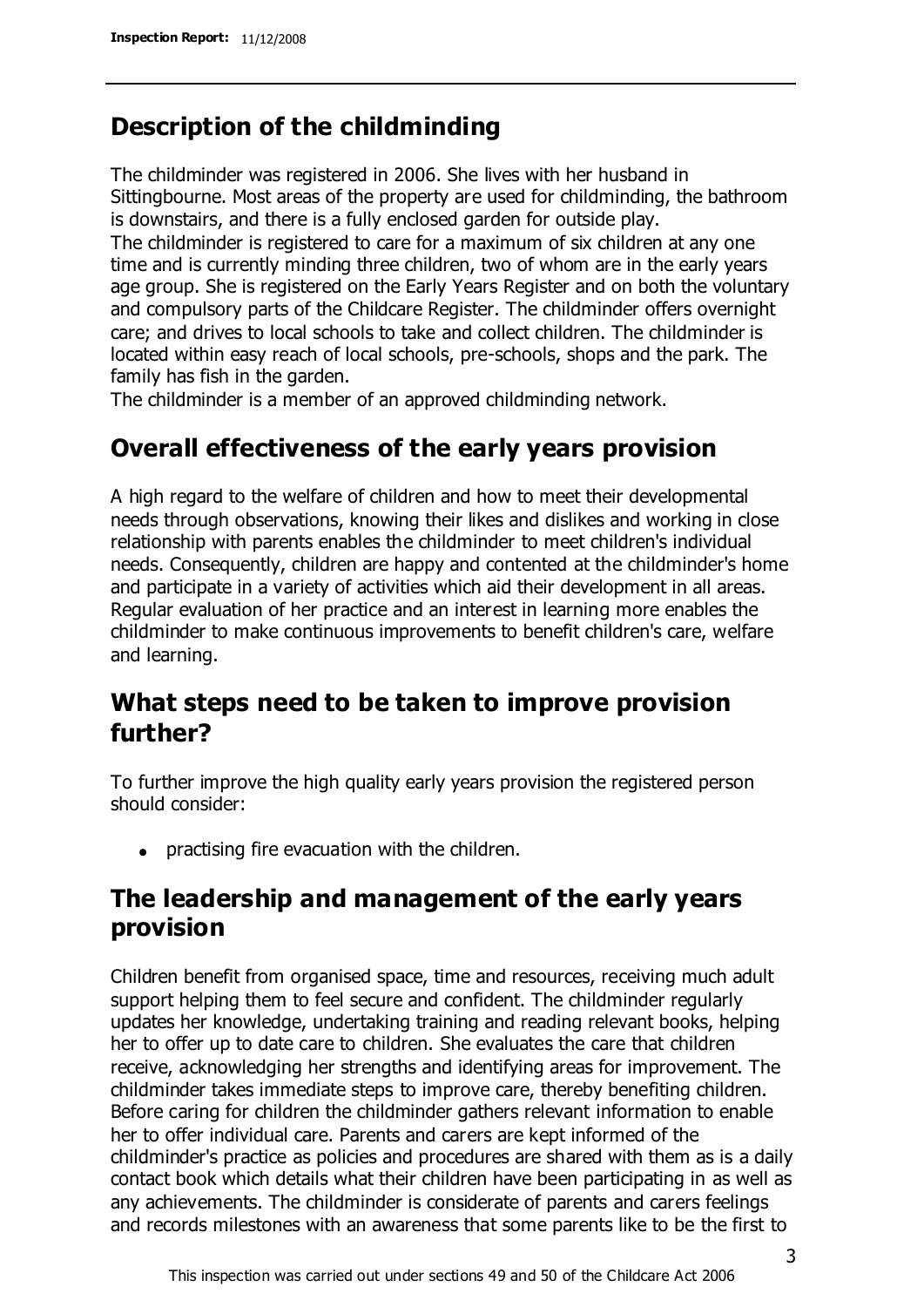witness them. Parents and carers give written permission for the childminder to apply sun lotion amongst other things. The childminder has a good understanding of the procedures to follow if she has any concerns about a child in her care. She understands her role in the protection of children and shares this with parents, making them aware that the protection of children is paramount. This helps to safeguard children from harm.

# **The quality and standards of the early years provision**

The childminder has a high regard to the safety of children. She makes regular risk assessments of her home and areas they visit such as local parks and takes immediate action to minimise risks to children. Consequently, children enjoy their play in a safe and secure environment. Although the childminder has thought about evacuating the house in an emergency she has not yet practised this with children, although they are aware of the sound that the fire alarm makes. The childminder promotes good hygiene practices. Children independently use that bathroom, knowing when to wash their hands such as after messy play for example, and babies' hands are washed after their nappies are changed. Children are also taught why fruit is washed before they eat it. Children receive a range of healthy meals and are able to have a drink whenever they need one. The childminder has a good understanding of children's behaviour and good procedures are in place to manage it. She works with parents to manage behaviour. Consequently, children are well behaved. Children respond positively to the praise they are given for achievements that they make. They are polite and kind towards one another, giving each other toys and helping to care for one another. Their artwork is displayed, making them feel valued. Children are treated with equal respect but as individuals. They celebrate the cultures of the children that attend, making scrap books to celebrate their uniqueness. Children learn about where food comes from, visiting different types of shops. They are confident users of the computer.

Children participate in a range of activities that extend their development in all areas of learning. They learn about the environment, feeding birds and fish. They count using every day objects and enjoy participating in art and craft activities. Children take turns when playing and are encouraged to do so in a positive manner. They are trusted to undertake tasks such as peeling fruit with support from the childminder and are asked questions to extend their learning. Children participate in a range of adult and child directed activities. The childminder knows what children like playing with and provides the appropriate resources such as their favourite stories. Observations of children help the childminder to assess children's stages of development and to plan appropriate activities to meet their individual needs.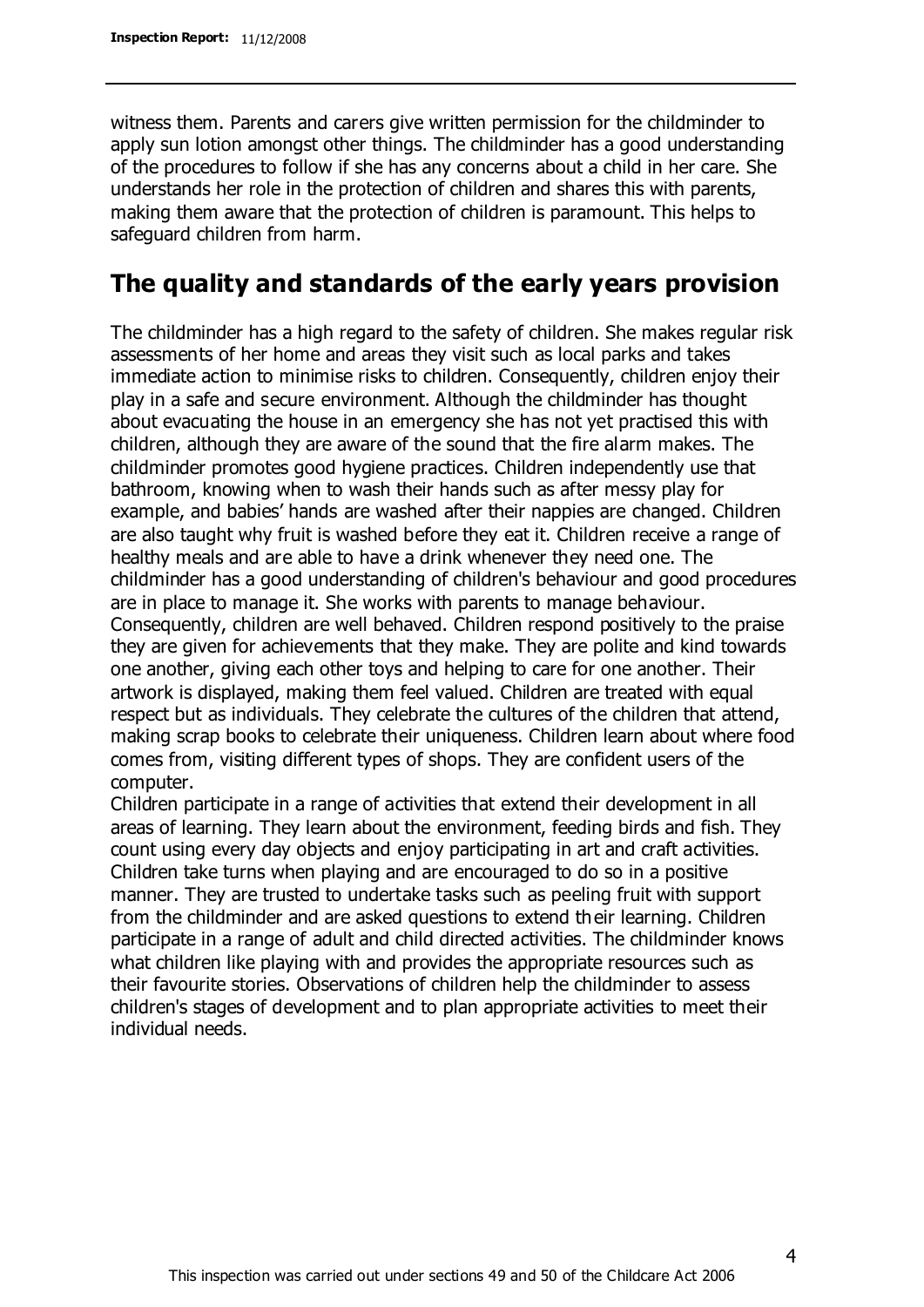# **Annex A: record of inspection judgements**

#### **The key inspection judgements and what they mean**

Grade 1 is Outstanding: this aspect of the provision is of exceptionally high quality Grade 2 is Good: this aspect of the provision is strong Grade 3 is Satisfactory: this aspect of the provision is sound Grade 4 is Inadequate: this aspect of the provision is not good enough

### **Overall effectiveness**

| How effective is the provision in meeting the needs<br>of children in the Early Years Foundation Stage? |  |
|---------------------------------------------------------------------------------------------------------|--|
| How well does the provision promote inclusive practice?                                                 |  |
| The capacity of the provision to maintain continuous                                                    |  |
| improvement.                                                                                            |  |

## **Leadership and management**

| How effectively is provision in the Early Years               |  |
|---------------------------------------------------------------|--|
| <b>Foundation Stage led and managed?</b>                      |  |
| How effective is the setting's self-evaluation, including the |  |
| steps taken to promote improvement?                           |  |
| How well does the setting work in partnership with parents    |  |
| and others?                                                   |  |
| How well are children safequarded?                            |  |

# **Quality and standards**

| How effectively are children in the Early Years<br><b>Foundation Stage helped to learn and develop?</b> |   |
|---------------------------------------------------------------------------------------------------------|---|
| How effectively is the welfare of children in the Early                                                 |   |
| <b>Years Foundation Stage promoted?</b>                                                                 |   |
| How well are children helped to stay safe?                                                              |   |
| How well are children helped to be healthy?                                                             |   |
| How well are children helped to enjoy and achieve?                                                      |   |
| How well are children helped to make a positive                                                         | າ |
| contribution?                                                                                           |   |
| How well are children helped develop skills that will                                                   |   |
| contribute to their future economic well-being?                                                         |   |

Any complaints about the inspection or report should be made following the procedures set out in the guidance available from Ofsted's website: www.ofsted.gov.uk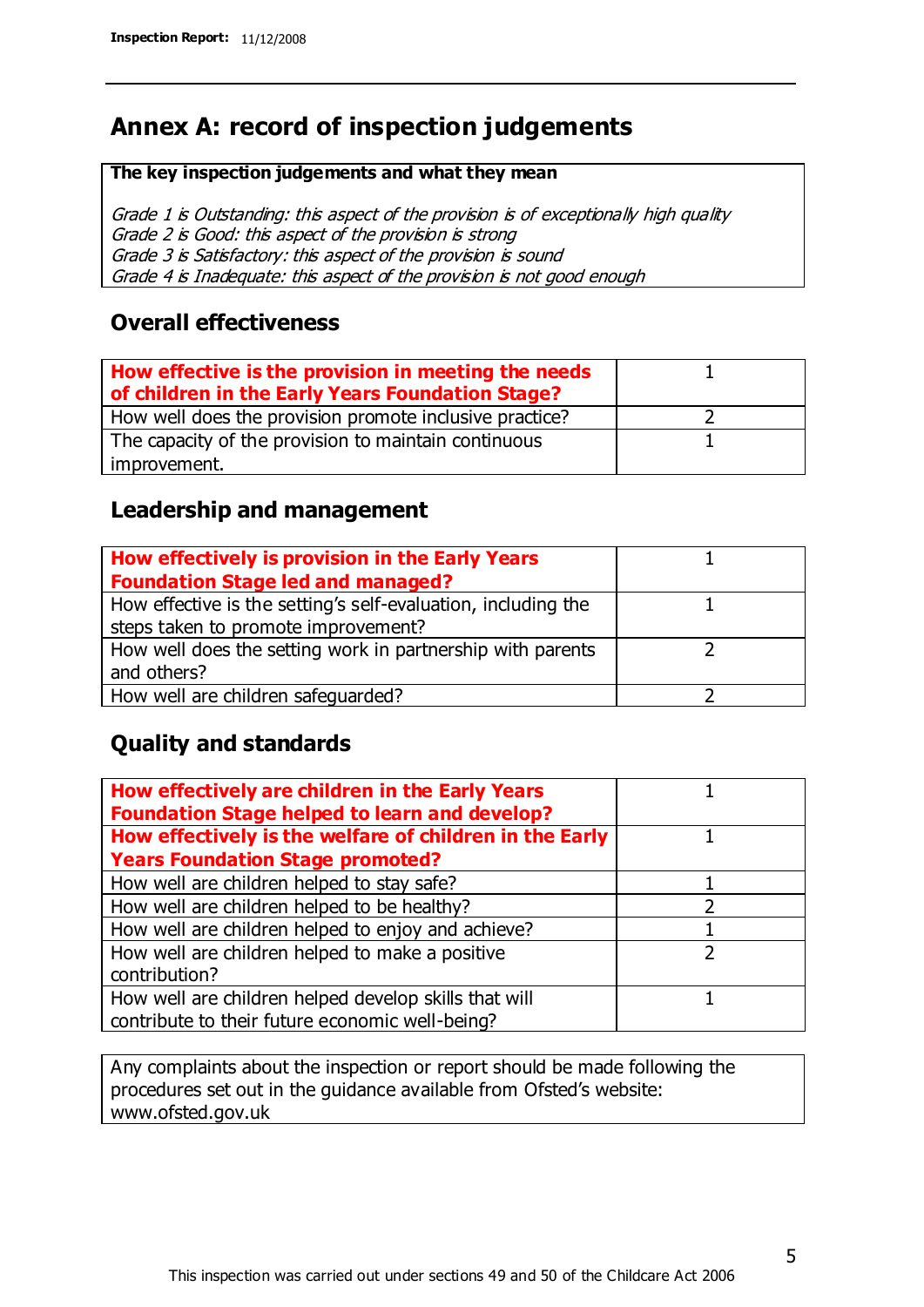# **Annex B: the Childcare Register**

| The provider confirms that the requirements of the<br>compulsory part of the Childcare Register are: | Met |
|------------------------------------------------------------------------------------------------------|-----|
| The provider confirms that the requirements of the<br>voluntary part of the Childcare Register are:  | Met |